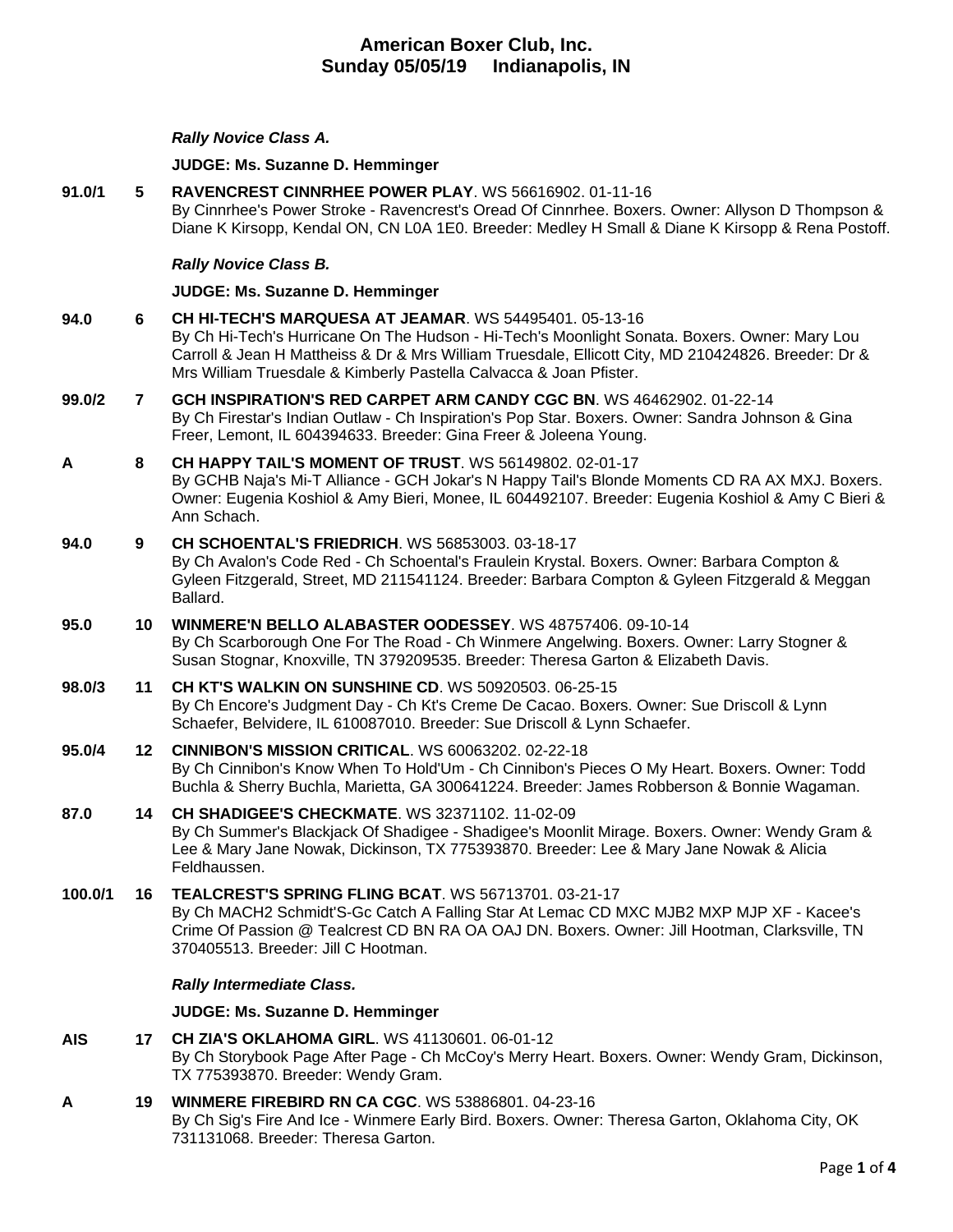**84.0/1 20 [ANSCHA & HAPPY TAIL'S KEEPING THE DREAM ALIVE BN CGCA](http://infodog.com/my/drlookup2.htm?makc=WS%2049874006&mdog=Anscha+&+Happy+Tail%27s+Keeping+The+Dream+Alive+BN+CGCA+RN&wins=all) RN**. WS 49874006. 04-04-15 By GCH Shadigee's Calculated Risk - GCH Cimarron's Do You Know The Muffin Man. Boxers. Owner: Susan Hamilton, Willis, MI 481919778. Breeder: Ann Schach & Kim A Schach & Amy Bieri.

### *Rally Advanced Class B.*

### **JUDGE: [Ms. Suzanne D. Hemminger](http://infodog.com/show/judge/jdgprofile.htm?jn=15146)**

- **86.0 18 [GCH ANSCHA-HAPPY TAIL'S YOU DON'T KNOW JACK CGCA RN BN](http://infodog.com/my/drlookup2.htm?makc=WS%2049874001&mdog=GCH+Anscha-Happy+Tail%27s+You+Don%27t+Know+Jack+CGCA+RN+BN&wins=all)**. WS 49874001. 04-04-15 By GCHS Shadigee's Calculated Risk - GCH Cimarron's Do You Know The Muffin Man. Boxers. Owner: Ann Schach & Kim A Schach & Amy C Bieri, W Burlington, IA 526551513. Breeder: Ann Schach & Kim Schach & Amy C Bieri.
- **99.0 21 [BELLA SERA SENNE BN GN CDX RA RE NA](http://infodog.com/my/drlookup2.htm?makc=WS%2031611703&mdog=Bella+Sera+Senne+BN+GN+CDX+RA+RE+NA&wins=all)**. WS 31611703. 08-23-08 By Mugsy Vasquez - Osa Ayala. Boxers. Owner: John & Pat Senne, West Chicago, IL 601854553. Breeder: Jesus Adrubal Ayala.
- **100.0/2 22 [SUNCHASE'S SPIN THE BOTTLE UD RAE PCD MX MXJ NF BN](http://infodog.com/my/drlookup2.htm?makc=WS%2045539505&mdog=Sunchase%27s+Spin+The+Bottle+UD+RAE+PCD+MX+MXJ+NF+BN&wins=all)**. WS 45539505. 10-22-13 By Ch Sunchase's Zero To Hero UDX MX MXJ RA - Ch Indigo's Spinning Roulette Spin At Sunchase. Boxers. Owner: Tracy Hendrickson & Rhoda Brouillette, Broken Arrow, OK 740129426. Breeder: Tracy Hendrickson & Rhoda Brouillette.
- **91.0 23 [ZIA'S WHITE HOT IN MY RAY BANS CD BN RI RN](http://infodog.com/my/drlookup2.htm?makc=WS%2041130603&mdog=Zia%27s+White+Hot+In+My+Ray+Bans+CD+BN+RI+RN&wins=all)**. WS 41130603. 06-01-12 By Ch Storybook Page After Page - Ch McCoy's Merry Heart. Boxers. Owner: Wendy Gram, Dickinson, TX 775393870. Breeder: Wendy Gram.
- **Y22N 24 [PRISM'S DANCING LITTLE VIXEN BN RI ACT1 SCN SIN SEN CGC](http://infodog.com/my/drlookup2.htm?makc=WS%2054319903&mdog=Prism%27s+Dancing+Little+Vixen+BN+RI+ACT1+SCN+SIN+SEN+CGC&wins=all)**. WS 54319903. 07-02-16 By GCHP Cherkei's Dick Tracey - Happy Tail's Star Dancer. Boxers. Owner: Erin & Tom Rezmer, Lombard, IL 601483050. Breeder: Michelle M Spanel.
- **100.0/4 25 [CH RICO'S TOUCHDOWN PASS TO PEPRHL CD BN RA TKI CGC](http://infodog.com/my/drlookup2.htm?makc=WS%2054170206&mdog=Ch+Rico%27s+Touchdown+Pass+To+Peprhl+CD+BN+RA+TKI+CGC&wins=all)**. WS 54170206. 06-03-16 By GCH Nantess Just Try It - GCH Rico's Tonic Gives Her Heart To Hot Rod. Boxers. Owner: Sue Ann Thompson & Donna M Purichia, North Liberty, IA 523179540. Breeder: Donna M Purichia.
- **96.0 26 [XCALIBUR VON BACHBETT](http://infodog.com/my/drlookup2.htm?makc=WS%2041461305&mdog=Xcalibur+Von+Bachbett&wins=all)**. WS 41461305. 05-24-12 By Adonis Vom Grand Kevin - Icke Vom Silvertbach. Boxers. Owner: Jan Blevins, Carrollton, TX 750074817. Breeder: Cathy & George Markos.
- **98.0 27 [CH SHIRA'S UNDER INVESTIGATION BN CGC RN RI RA](http://infodog.com/my/drlookup2.htm?makc=WS%2045110405&mdog=Ch+Shira%27s+Under+Investigation+BN+CGC+RN+RI+RA&wins=all)**. WS 45110405. 09-18-13 By GCH Encore's War Games - Ch Shira's Kandy Kiss. Boxers. Owner: Rose & Kim Northcutt, Sherrard, IL 612818541. Breeder: Rose & Kim Northcutt.
- **97.0 28 [DREAMCATCHER VON BACHBETT](http://infodog.com/my/drlookup2.htm?makc=WS%2054702602&mdog=Dreamcatcher+Von+Bachbett&wins=all)**. WS 54702602. 07-21-16 By Veith Von Altenburg - Itzi-Bitzi Vom Advokat. Boxers. Owner: Jan Blevins, Carrollton, TX 750074817. Breeder: George & Cathy Markos.
- **98.0 29 [ORION'S & WINWAL'S AN ERNIE FOR BERT CD BN PCD RE CA CGC RATN](http://infodog.com/my/drlookup2.htm?makc=WS%2037457107&mdog=Orion%27s+&+Winwal%27s+An+Ernie+For+Bert+CD+BN+PCD+RE+CA+CGC+RATN&wins=all)**. WS 37457107. 04-10- 11 By Buster Tony Hill - Baby Boot Scoot Hill. Boxers. Owner: Dr Susan Wooden, Warrenville, IL 605553246. Breeder: JJ Monk.
- **100.0/3 30 [SUNCHASE'S SIGNATURE BLACK CD OA OAJ TKN RA CGCA](http://infodog.com/my/drlookup2.htm?makc=WS%2055153002&mdog=Sunchase%27s+Signature+Black+CD+OA+OAJ+TKN+RA+CGCA&wins=all)**. WS 55153002. 09-17-16 By GCH Pearlisle Overnite In Memphis CDX RA - Sunchase's Smoke And Mirrors. Boxers. Owner: Tracy Hendrickson & Rhoda Brouillette, Broken Arrow, OK 740129426. Breeder: Rhoda Brouillette & Tracy Hendrickson.
- **100.0/1 31 [SUNCHASE'S FIFTH ACE CDX AX AXJ RA TKN](http://infodog.com/my/drlookup2.htm?makc=WS%2055153003&mdog=Sunchase%27s+Fifth+Ace+CDX+AX+AXJ+RA+TKN&wins=all)**. WS 55153003. 09-17-16 By GCH Pearlisle Overnite In Memphis CDX RA - Sunchase's Smoke And Mirrors. Boxers. Owner: Tracy Hendrickson & Rhoda Brouillette, Broken Arrow, OK 740129426. Breeder: Rhoda Goselin-Brouillette & Tracy Hendrickson.

## *Rally Excellent Class B.*

**JUDGE: [Ms. Suzanne D. Hemminger](http://infodog.com/show/judge/jdgprofile.htm?jn=15146)**